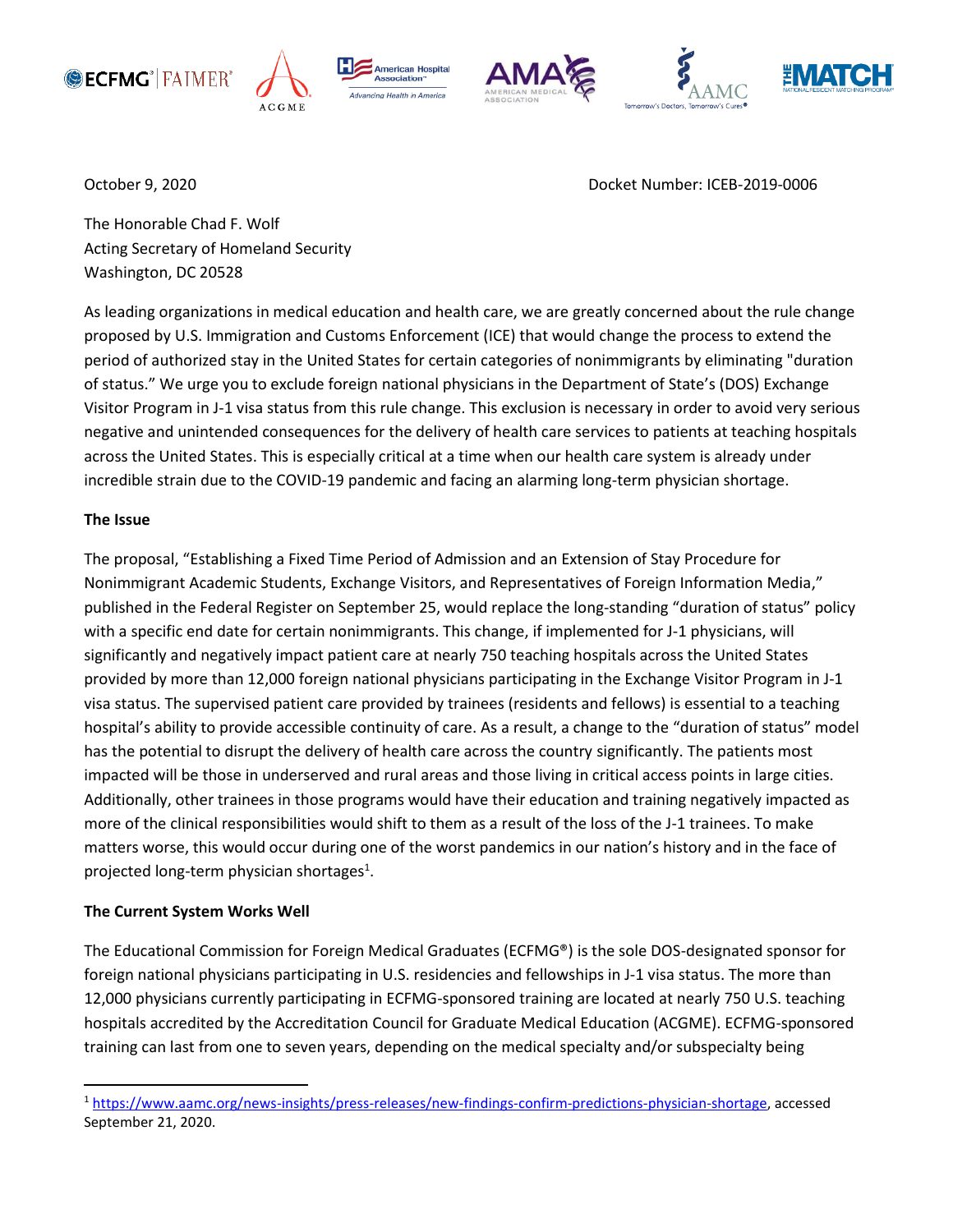pursued. As J-1 physicians progress through training, **they are** *required* **to apply annually to ECFMG to renew their sponsorship**. The annual application process ensures proper monitoring and assures that each J-1 physician is compliant with visa requirements, progressing in training, and meeting required milestones.

Under the current duration of status model, a J-1 physician's authorized period of stay is extended upon issuance of a new Form DS-2019, generated by ECFMG through the government's Student and Exchange Visitor Information System (SEVIS), during ECFMG's annual review process. Through the required annual review process and SEVIS reporting, ECFMG assures both oversight and monitoring of all J-1 physicians in the United States.

## **Negative Impact of Proposed Change**

If the administrative change is implemented, the J-1 physician's authorized period of stay would not be extended upon completion of the ECFMG annual review process. Instead, J-1 physicians would be required to apply each year for an extension by filing an Application to Extend/Change Nonimmigrant Status (Form I-539), either through a U.S. Citizenship and Immigration Services (USCIS) Service Center or through a consulate outside of the United States. Based on current USCIS processing times, **thousands of J-1 physicians would very likely be unable to continue their training programs on time**. Similarly, annual travel abroad to extend authorized period of stay during residency or fellowship would be problematic due to its likelihood to disrupt training and, in effect, patient care.

There are more than a dozen categories of the J-1 visa classification, of which the physician category is one. Currently, the published processing time<sup>2</sup> for an I-539 application across all categories of the J-1 visa at USCIS' five Service Centers ranges from five to 19 months. This would be in addition to the average review and processing time for ECFMG's annual review and extension of visa sponsorship, which is six weeks. As such, the combined processing time for a J-1 physician to apply to ECFMG for an extension of sponsorship and subsequently and separately apply for and obtain an extension of authorized period of stay based on current timelines is likely to be six months or more. Moreover, USCIS processing time would be expected to increase should the proposal to eliminate duration of status be implemented. With the majority of residency/fellowship contracts issued only three to five months in advance of the July 1 start of each new academic year, the proposed change would create an impossible timeline, and do so on a recurring, annual basis. Consequently, thousands of J-1 physicians would be unable to continue in their training programs on July 1 each year.

**Since physicians in training provide a significant proportion of patient care at U.S. teaching hospitals, the resulting disruption to patient care would be devastating. In addition to the disruption of the training of the J-1 physicians, there would be considerable burden placed on the remaining trainees, negatively affecting their educational experience and sense of well-being.**

**The disruptions will be felt most acutely in states where high numbers of J-1 physicians train. Some of the states with the highest numbers of J-1 trainees are those hardest hit by COVID-19, including New York, Michigan, Florida, Massachusetts, and New Jersey.**

 $\overline{a}$ 

<sup>&</sup>lt;sup>2</sup> [https://egov.uscis.gov/processing-times/,](https://egov.uscis.gov/processing-times/) accessed September 21, 2020.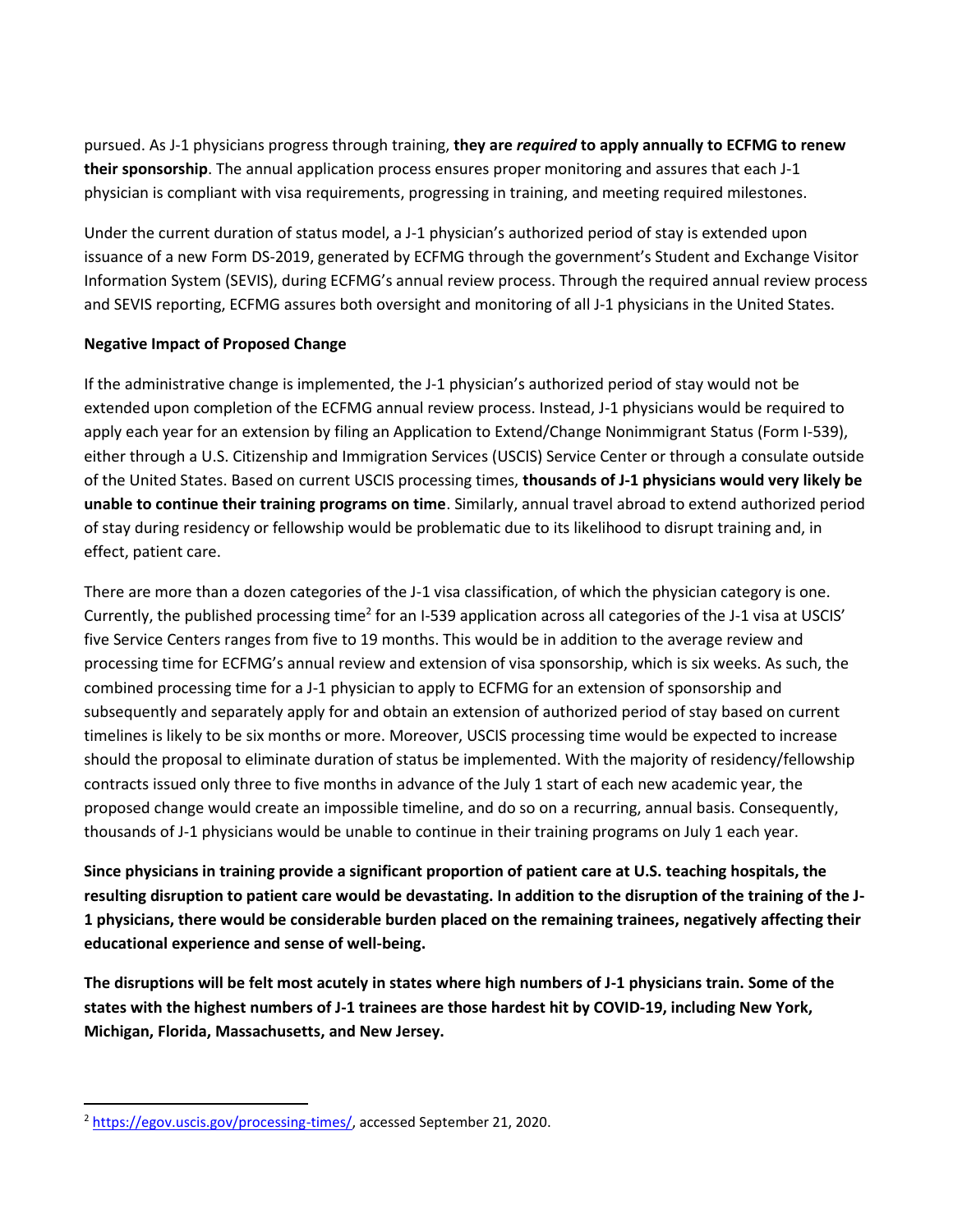**As our ability to respond to the COVID-19 pandemic has demonstrated, we must prioritize policies that maximize access to physician care and reject those policies that threaten such access. Access to health care is an essential component of our national security.**

## **This Proposed Change is Unnecessary**

J-1 physicians are already a carefully monitored cohort.

- **The ACGME provides a structured framework for all teaching hospitals** and requires that residents and fellows are provided with appropriate supervision. In addition, each teaching hospital that hosts J-1 physicians assigns at least one staff member to communicate directly with ECFMG and confirm ongoing participation.
- **As with all F, M, and J visa holders, J-1 physicians are already tracked in SEVIS.** Program participation dates and corresponding authorized periods of stay are easily visible at all times in SEVIS. Therefore, there is no ambiguity with respect to the last date of program participation and/or related authorized period of stay which the proposed change aims to address.

**Imposing a date-specific end date for J-1 physicians will not yield better information about this carefully monitored cohort and will result in the considerable disruption of services at teaching hospitals where essential patient care is provided.** 

### **Conclusion**

U.S. teaching hospitals attract physicians from around the world to their training programs. Many foreign national physicians who engage in U.S. medical residency and fellowship programs do so in J-1 visa status as participants in the Exchange Visitor Program, an important educational and cultural exchange program of DOS. The proposal to eliminate "duration of status" would negatively affect patient care and the medical education of both the visa holders and the remaining physician trainees, reduce the supply of physicians in the United States, and affect health care in countries to which J-1 physicians return to apply their knowledge and skills. If implemented including J-1 physicians, the change would have devastating short-term and long-term effects on U.S. and world health care.

We urge policymakers to consider these impacts carefully and recognize that the J-1 physician population in the United States is already carefully monitored through annual application to ECFMG, tracking in SEVIS, and through the oversight of teaching hospitals. As such, their whereabouts and dates of participation are already readily available. **The change to the "duration of status" model will add no value for the J-1 physician cohort. Instead, it will jeopardize the delivery of patient care in the United States. We exhort you to urge ICE to exclude medical trainees from such a proposal.** 

**If you have questions or need more information on J-1 visa sponsorship of foreign national physicians,** please contact Tracy Wallowicz, Assistant Vice President, U.S. Graduate Medical Education Services, ECFMG|FAIMER, at 215-823-2120 or twallowicz@ecfmg.org.